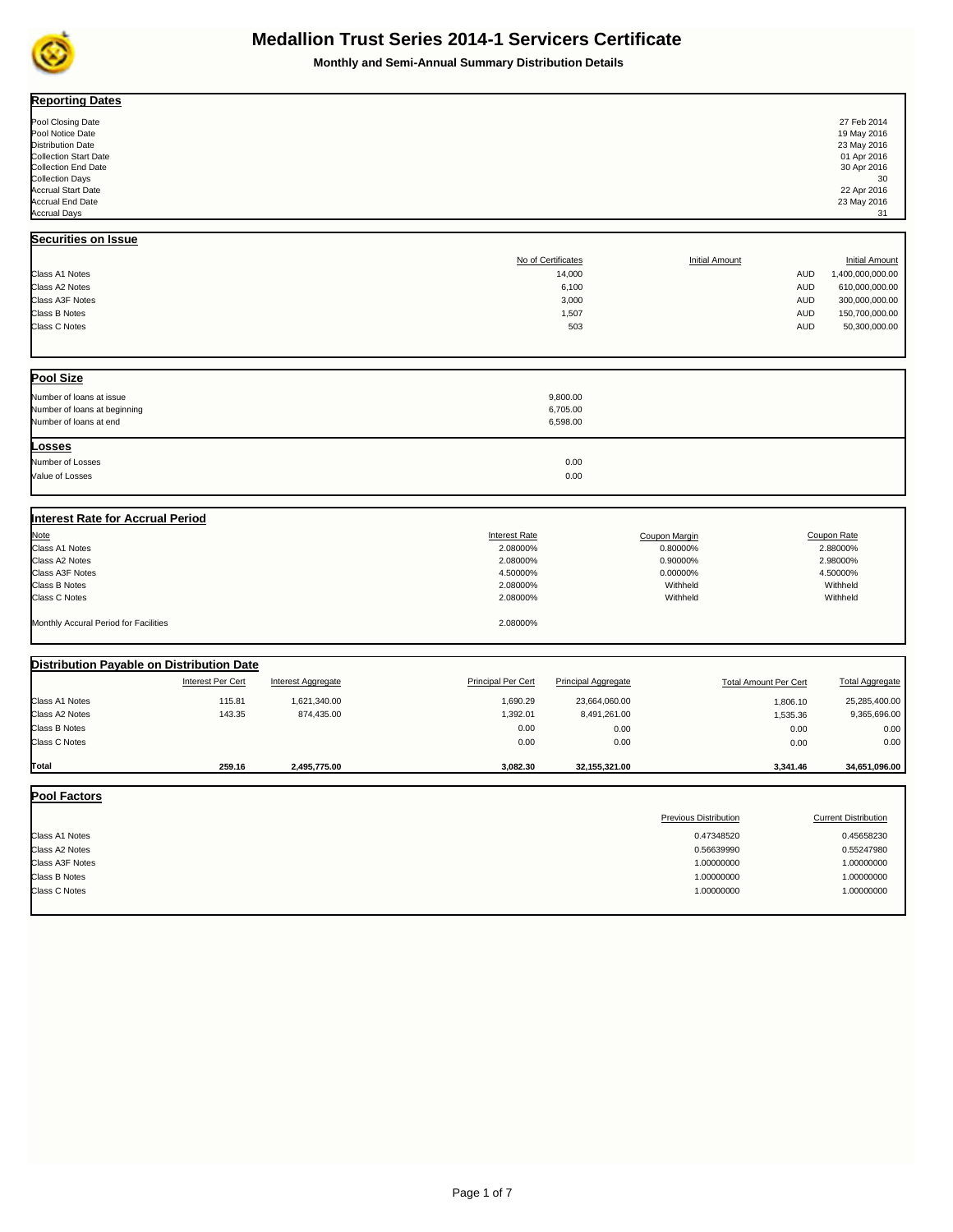

**Monthly and Semi-Annual Summary Distribution Details**

#### **Monthly Cashflow Working Sheet**

|                                             | Aggregate    |
|---------------------------------------------|--------------|
| FCC + Offset Total                          | 6,164,925.62 |
| Repurchases                                 | 0.00         |
| Other Income                                | 30,788.47    |
| Interest On Collections                     | 82,049.28    |
| Interest on GIC Account                     | 0.00         |
| Fixed Rate Note Swap Receipt                | 0.00         |
| Floating Rate Note Swap Received            | 0.00         |
| Available Distribution Amount               | 6,277,763.37 |
| Other Taxes                                 | 0.00         |
| Trustee and Manager Fees                    | 46,073.67    |
| Servicing Fee                               | 319,578.06   |
| <b>Liquidity Commitment Fee</b>             | 13,758.90    |
| <b>Support Facility</b>                     | 1,189,918.99 |
| Fixed Rate Note Swap Payment                | 809,624.23   |
| <b>FCC Other Creditors</b>                  | 5,814.02     |
| Other Expense                               | 22,184.13    |
| <b>Liquidity Repayment Amount</b>           | 0.00         |
| A1 Coupon                                   | 1,621,340.00 |
| A2 Coupon                                   | 874,435.00   |
| A3F Coupon (Fixed Term Note)                | 0.00         |
| <b>B</b> Coupon                             | n/a          |
| Principal Draw Repayment Amount             | 0.00         |
| Principal Charge Off Reimbursement          | 0.00         |
| Extraordinary Reserve Draw Repayment Amount | 0.00         |
| C Coupon                                    | n/a          |
| Arranging Fee                               | 53,706.53    |
| Required Distribution Amount                | 5,749,009.51 |
| Income shortfall                            | 0.00         |
| <b>Liquidity Facility Draw</b>              | 0.00         |
| <b>Principal Draw</b>                       | 0.00         |
| Extraordinary Expense Draw                  | 0.00         |
| Income Carryover Amount                     | 0.00         |
| Principal Chargeoff Unreimbursement         | 0.00         |
| Principal Chargeoff                         | 0.00         |
| Total Principal Chargeoff Reimbursement Due | 0.00         |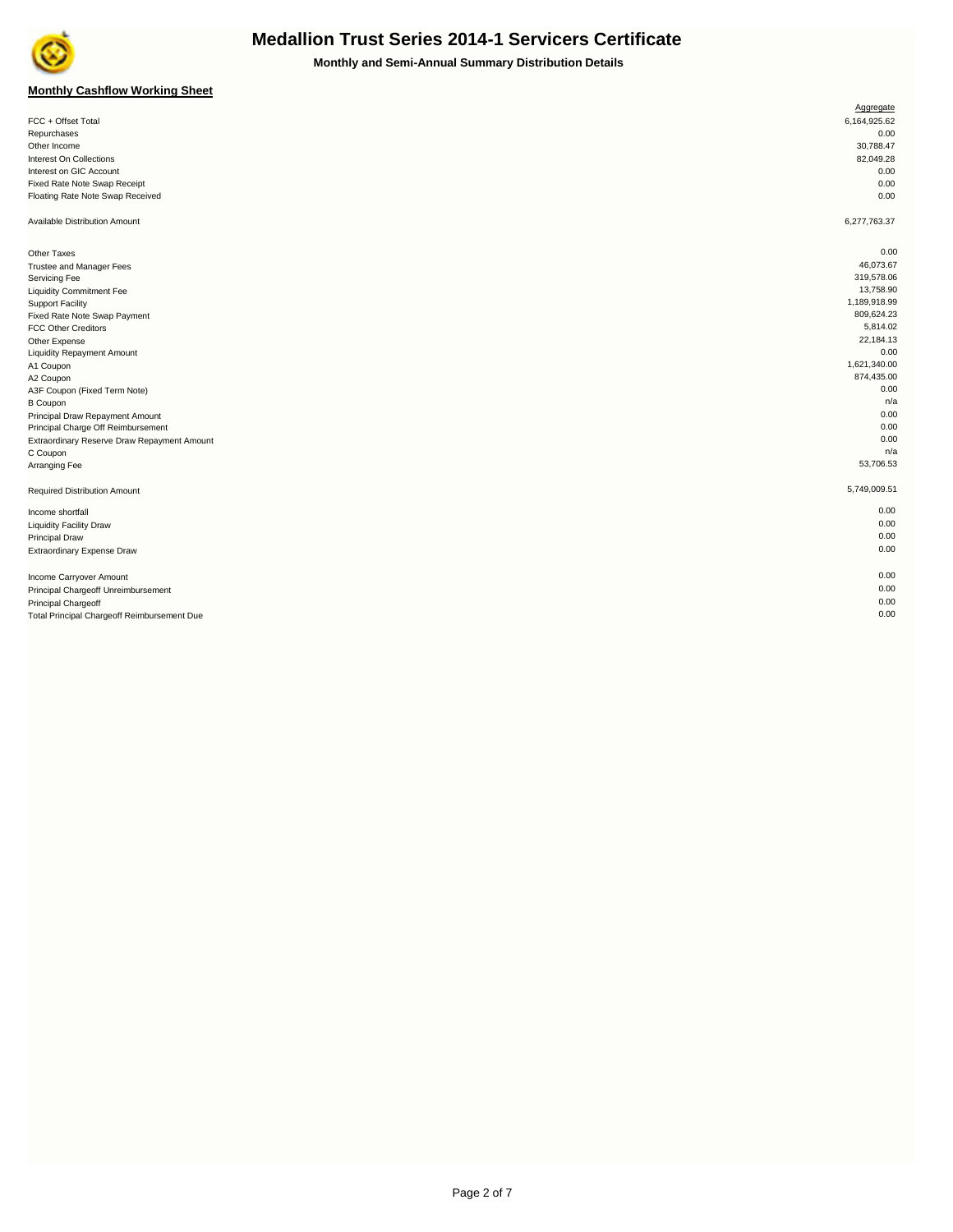

**Monthly and Semi-Annual Summary Distribution Details**

#### **Payment Allocation Cascade**

|                                                | <b>Due Amount</b> | <b>Available Amount</b> | <b>Paid Amount</b> |
|------------------------------------------------|-------------------|-------------------------|--------------------|
| <b>Available Distribution Amount</b>           |                   |                         | 6,277,763.37       |
| <b>Principal Draw</b>                          |                   |                         | 0.00               |
| <b>Liquidity Draw</b>                          |                   |                         | 0.00               |
| Extraordinary Expense Draw                     |                   |                         | 0.00               |
| Available Funds                                |                   |                         | 6,277,763.37       |
| Other Taxes                                    | 0.00              | 6,277,763.37            | 0.00               |
| <b>Trustee and Manager Fees</b>                | 46,073.67         | 6,277,763.37            | 46,073.67          |
| Servicing Fee                                  | 319,578.06        | 6,231,689.70            | 319,578.06         |
| <b>Liquidity Commitment Fee</b>                | 13,758.90         | 5,912,111.64            | 13,758.90          |
| <b>Support Facility</b>                        | 1,189,918.99      | 5,898,352.74            | 1,189,918.99       |
| Fixed Rate Note Swap Payment                   | 809,624.23        | 4,708,433.75            | 809,624.23         |
| <b>FCC Other Creditors</b>                     | 5,814.02          | 3,898,809.52            | 5,814.02           |
| Other Expense                                  | 22,184.13         | 3,892,995.50            | 22,184.13          |
| <b>Liquidity Repayment Amount</b>              | 0.00              | 3,870,811.37            | 0.00               |
| A1 Coupon                                      | 1,621,340.00      | 3,870,811.37            | 1,621,340.00       |
| A2 Coupon                                      | 874,435.00        | 2,249,471.37            | 874,435.00         |
| A3F Coupon (Fixed Term Note)                   | 0.00              | 1,375,036.37            | 0.00               |
| <b>B</b> Coupon                                | n/a               | 1,375,036.37            | n/a                |
| Principal Draw Repayment Amount                | 0.00              | 820,837.12              | 0.00               |
| Principal Charge Off Reimbursement             | 0.00              | 820,837.12              | 0.00               |
| Extraordinary Reserve Draw Repayment Amount    | 0.00              | 820,837.12              | 0.00               |
| C Coupon                                       | n/a               | 820,837.12              | n/a                |
| Arranging Fee                                  | 53,706.53         | 582,460.39              | 53,706.53          |
| <b>Excess Servicer Fee</b>                     |                   | 528,753.86              |                    |
| <b>Total Principal Chargeoff Reimbursement</b> |                   |                         | 0.00               |
| <b>Excess Distribution</b>                     |                   |                         | 0.00               |

Unpaid Facility Int Chg

 - Liquidity 0.00 - Extraordinary Expense 0.00

Unpaid Security Interest Amount

- Class A1 Notes 0.00

- Class A2 Notes 0.00

- Class A3F Notes 0.00

 - Class B Notes - Class C Notes

Page 3 of 7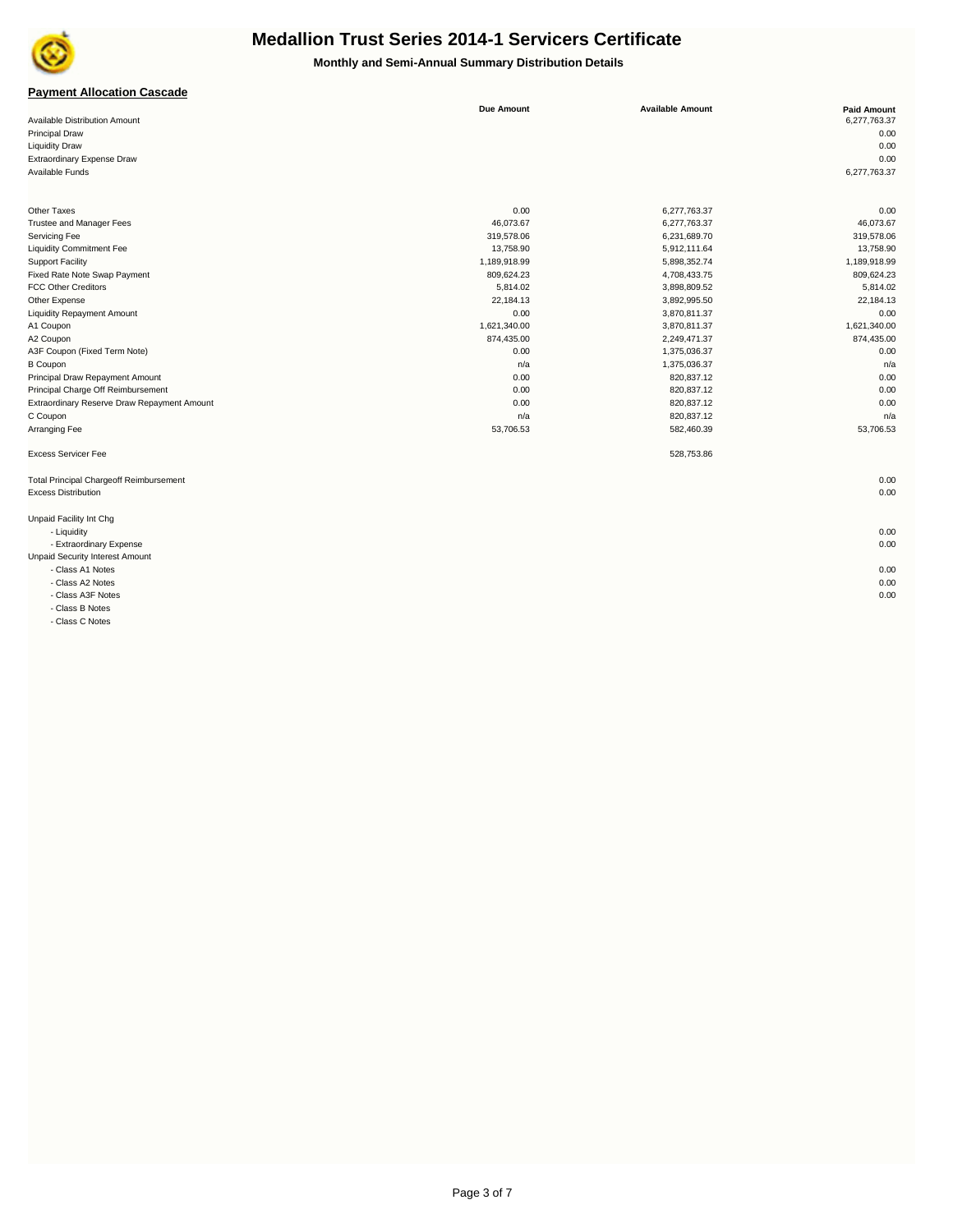

**Monthly and Semi-Annual Summary Distribution Details**

| <b>Facilities Outstanding</b>               |               |
|---------------------------------------------|---------------|
| Liquidity Commitment Facility Limit         | 54,000,000.00 |
| Beginning Liquidity Commitment Facility     | 54,000,000.00 |
| Previous Liquidity Facility Draw            | 0.00          |
| Repayment of Liquidity Facility             | 0.00          |
| <b>Liquidity Facility Draw</b>              | 0.00          |
| <b>Ending Liquidity Commitment Facility</b> | 54,000,000.00 |
| <b>Beginning Principal Draw</b>             | 0.00          |
| Previous Principal Draw                     | 0.00          |
| Repayment of Principal Draw                 | 0.00          |
| <b>Principal Draw</b>                       | 0.00          |
| <b>Ending Principal Draw</b>                | 0.00          |
| ExtraOrdinary Expense Facility Limit        | 150,000.00    |
| Beginning ExtraOrdinary Expense Facility    | 150,000.00    |
| Previous ExtraOrdinary Expense Draw         | 0.00          |
| Repayment of ExtraOrdinary Expense Facility | 0.00          |
| ExtraOrdinary Expense Draw                  | 0.00          |
| Ending ExtraOrdinary Expense Facility       | 150,000.00    |

| <b>Coupon and Principal Distribution Worksheet</b>    | <b>Per Certificate</b> | Aggregate    |
|-------------------------------------------------------|------------------------|--------------|
| <b>Class A1 Notes</b>                                 |                        |              |
| Unpaid Security Coupon (after last distribution date) | 0.00                   | 0.00         |
| Interest on Unpaid Security Coupon                    | 0.00                   | 0.00         |
| Security Coupon                                       | 115.81                 | 1,621,340.00 |
| <b>Total Coupon</b>                                   | 115.81                 | 1,621,340.00 |
| Unpaid Security Coupon (after last distribution date) |                        |              |
| Interest on Unpaid Security Coupon                    |                        | 0.00         |
| Security Coupon                                       |                        | 1,621,340.00 |
| Coupon Payable                                        | 115.81                 | 1,621,340.00 |
| <b>Unpaid Security Coupon</b>                         |                        | 0.00         |
| <b>Class A2 Notes</b>                                 |                        |              |
| Unpaid Security Coupon (after last distribution date) | 0.00                   | 0.00         |
| Interest on Unpaid Security Coupon                    | 0.00                   | 0.00         |
| Security Coupon                                       | 143.35                 | 874,435.00   |
| <b>Total Coupon</b>                                   | 143.35                 | 874,435.00   |
| Unpaid Security Coupon (after last distribution date) |                        |              |
| Interest on Unpaid Security Coupon                    |                        | 0.00         |
| Security Coupon                                       |                        | 874,435.00   |
| Coupon Payable                                        | 143.35                 | 874,435.00   |
| <b>Unpaid Security Coupon</b>                         |                        | 0.00         |
| <b>Class A3F Notes</b>                                |                        |              |
| Unpaid Security Coupon (after last distribution date) | 0.00                   | 0.00         |
| Interest on Unpaid Security Coupon                    | 0.00                   | 0.00         |
| Security Coupon                                       | 0.00                   | 0.00         |
| <b>Total Coupon</b>                                   | 0.00                   | 0.00         |
| Unpaid Security Coupon (after last distribution date) |                        |              |
| Interest on Unpaid Security Coupon                    |                        | 0.00         |
| Security Coupon                                       |                        | 0.00         |
| Coupon Payable                                        | 0.00                   | 0.00         |
| <b>Unpaid Security Coupon</b>                         |                        | 0.00         |
|                                                       |                        |              |

**Class B Notes**

Unpaid Security Coupon (after last distribution date) Interest on Unpaid Security Coupon Security Coupon Total Coupon

Unpaid Security Coupon (after last distribution date) Interest on Unpaid Security Coupon Security Coupon Coupon Payable Unpaid Security Coupon

**Class C Notes** Unpaid Security Coupon (after last distribution date) Interest on Unpaid Security Coupon Security Coupon Total Coupon

Unpaid Security Coupon (after last distribution date) Interest on Unpaid Security Coupon Security Coupon Coupon Payable Unpaid Security Coupon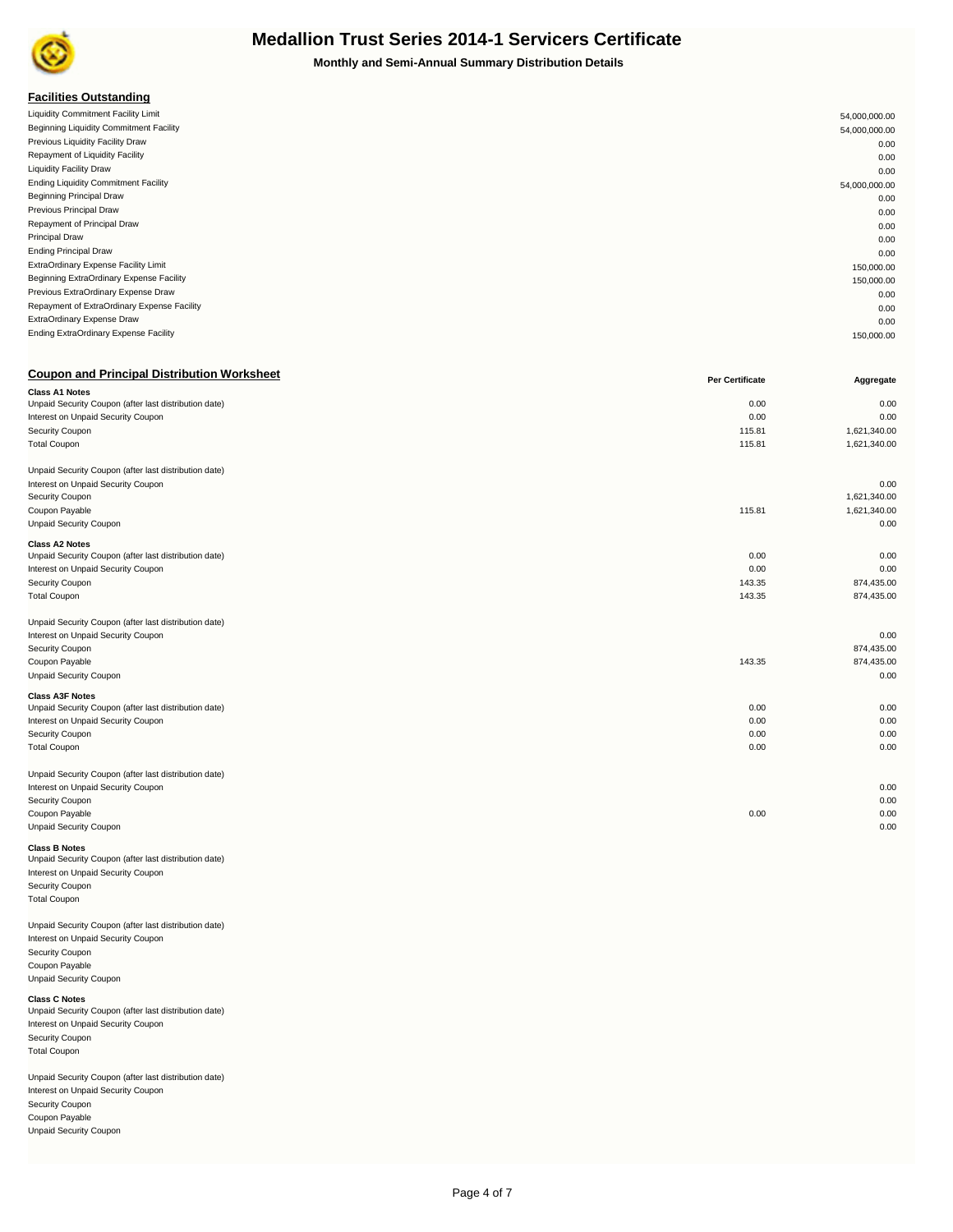

**Monthly and Semi-Annual Summary Distribution Details**

#### **Principal Amount**

| <b>Principal Collection</b>                                           | 41,502,843.54   |
|-----------------------------------------------------------------------|-----------------|
| less Repurchases                                                      | 0.00            |
| less Total Customer Redraw                                            | $-9,347,467.55$ |
| plus Redraw Bond Issue This Month                                     | 0.00            |
| Aggregate Principal Damages from Seller & Servicer                    | 0.00            |
| Principal Chargeoff Reimbursement                                     |                 |
| - Class A1 Notes                                                      | 0.00            |
| - Class A2 Notes                                                      | 0.00            |
| - Class A3F Notes                                                     | 0.00            |
| - Class B Notes                                                       | 0.00            |
| - Class C Notes                                                       | 0.00            |
| <b>Principal Rounding</b>                                             | 59.84           |
| Scheduled Principal Amount                                            | 2,219,959.87    |
| Unscheduled Principal Amount - Principal Prepayment                   | 16,238,471.86   |
| Unscheduled Principal Amount - Full Prepayment                        | 23,044,411.81   |
| Unscheduled Principal Amount - less Redraws + Chargeoff Reimbursement | 29,935,416.12   |
| Total Available Principal Amount for Redraw Bonds                     | 32, 155, 435.83 |
| Principal Rounding b/f                                                | 59.84           |
| <b>Total Unscheduled Principal Amount</b>                             | 29,935,416.12   |
| <b>Total Scheduled Principal Amount</b>                               | 2,219,959.87    |
| Previous Principal Carryover Amount                                   | 0.00            |
| Total Available Principal Amount for Notes                            | 32, 155, 435.83 |
| Net Principal Draw                                                    | 0.00            |
| Net Total Available Principal Amount for Notes                        | 32, 155, 435.83 |

| <b>Principal Allocation</b>                               | <b>Certificate Amount</b> | Aggregate        |
|-----------------------------------------------------------|---------------------------|------------------|
| Class A Percentage via Stepdown                           |                           | 100.00           |
| Class A1 Principal Payment                                | 1,690.29                  | 23,664,060.00    |
| Class A2 Principal Payment                                | 1,392.01                  | 8,491,261.00     |
| Class A3F Principal Payment or Principal Carryover Amount | 0.00                      | 0.00             |
| Class B Principal Payment                                 | 0.00                      | 0.00             |
| <b>Class C Principal Payment</b>                          | 0.00                      | 0.00             |
| Principal rounding c/f                                    |                           | 114.83           |
| Outstanding Principal - beginning period                  |                           | 1,509,233,159.16 |
| less Principal Repayment                                  |                           | -41,502,843.54   |
| plus Total Customer Redraw                                |                           | 9,347,467.55     |
| less Principal Losses                                     |                           | 0.00             |
| <b>Plus Substitutions</b>                                 |                           | 0.00             |
| Outstanding Principal - Closing period                    |                           | 1,477,077,783.17 |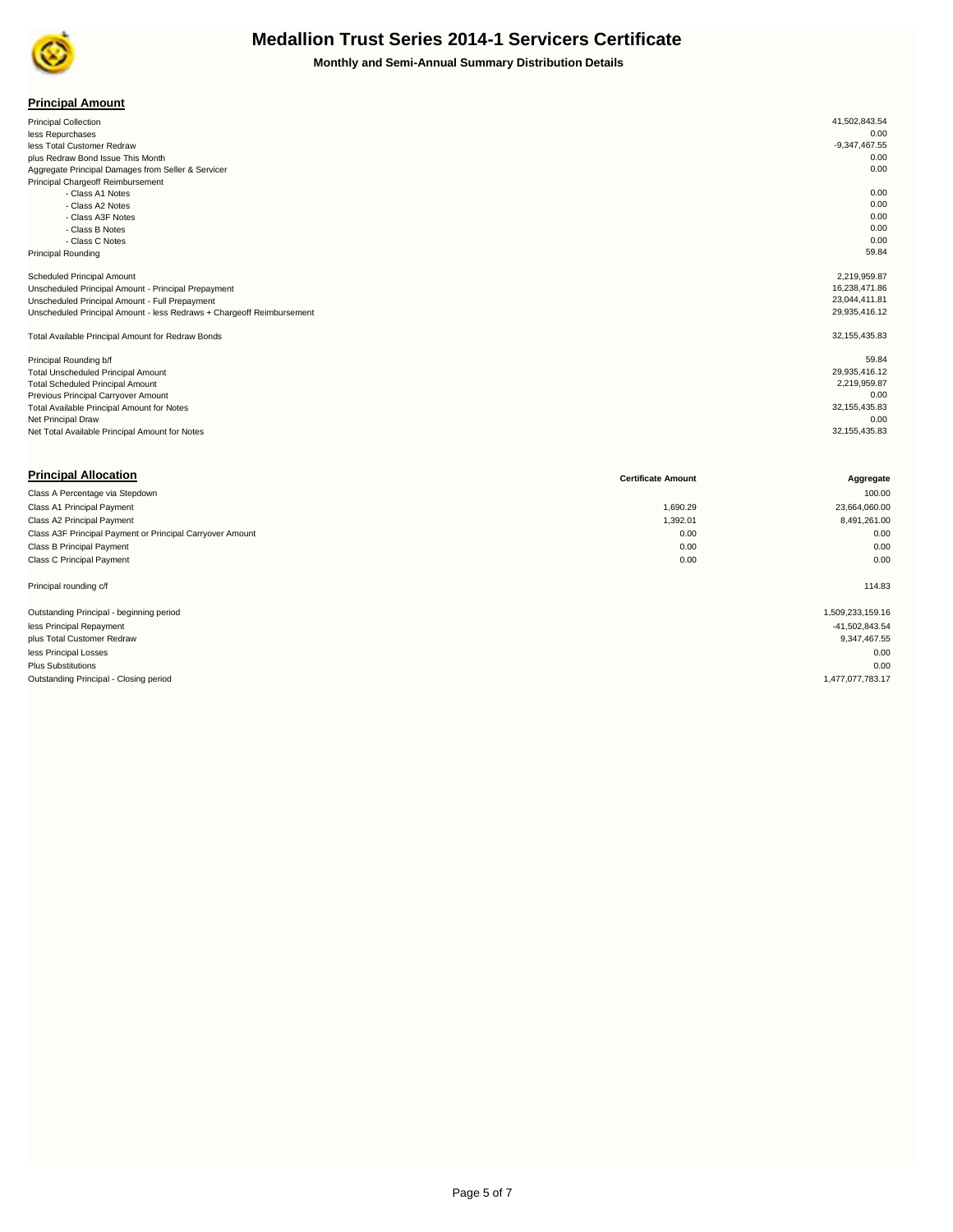

**Monthly and Semi-Annual Summary Distribution Details**

| <b>Principal Losses</b>                                      | 0.00 |
|--------------------------------------------------------------|------|
| Principal Draw Amount - Pool Mortgage Insurance Policy       | 0.00 |
| Principal Draw Amount - Individual Mortgage Insurance Policy | 0.00 |
| Net Principal Losses                                         | 0.00 |
| Principal Chargeoff                                          | 0.00 |
| - Class A1 Notes                                             | 0.00 |
| - Class A2 Notes                                             | 0.00 |
| - Class A3F Notes                                            | 0.00 |
| - Class B Notes                                              | 0.00 |
| - Class C Notes                                              | 0.00 |
| <b>Class A1 Notes</b>                                        |      |
| Beginning Unreimbursed Principal Chargeoffs                  | 0.00 |
| Principal Chargeoff                                          | 0.00 |
| Principal Chargeoff Reimbursement                            | 0.00 |
| Ending Unreimbursed Principal Chargeoffs                     | 0.00 |
| <b>Class A2 Notes</b>                                        |      |
| Beginning Unreimbursed Principal Chargeoffs                  | 0.00 |
| Principal Chargeoff                                          | 0.00 |
| Principal Chargeoff Reimbursement                            | 0.00 |
| Ending Unreimbursed Principal Chargeoffs                     | 0.00 |
| <b>Class A3F Notes</b>                                       |      |
| Beginning Unreimbursed Principal Chargeoffs                  | 0.00 |
| Principal Chargeoff                                          | 0.00 |
| Principal Chargeoff Reimbursement                            | 0.00 |
| Ending Unreimbursed Principal Chargeoffs                     | 0.00 |
| <b>Class B Notes</b>                                         |      |
| Beginning Unreimbursed Principal Chargeoffs                  | 0.00 |
| Principal Chargeoff                                          | 0.00 |
| Principal Chargeoff Reimbursement                            | 0.00 |
| Ending Unreimbursed Principal Chargeoffs                     | 0.00 |
| <b>Class C Notes</b>                                         |      |
| Beginning Unreimbursed Principal Chargeoffs                  | 0.00 |
| Principal Chargeoff                                          | 0.00 |
| Principal Chargeoff Reimbursement                            | 0.00 |
| Ending Unreimbursed Principal Chargeoffs                     | 0.00 |